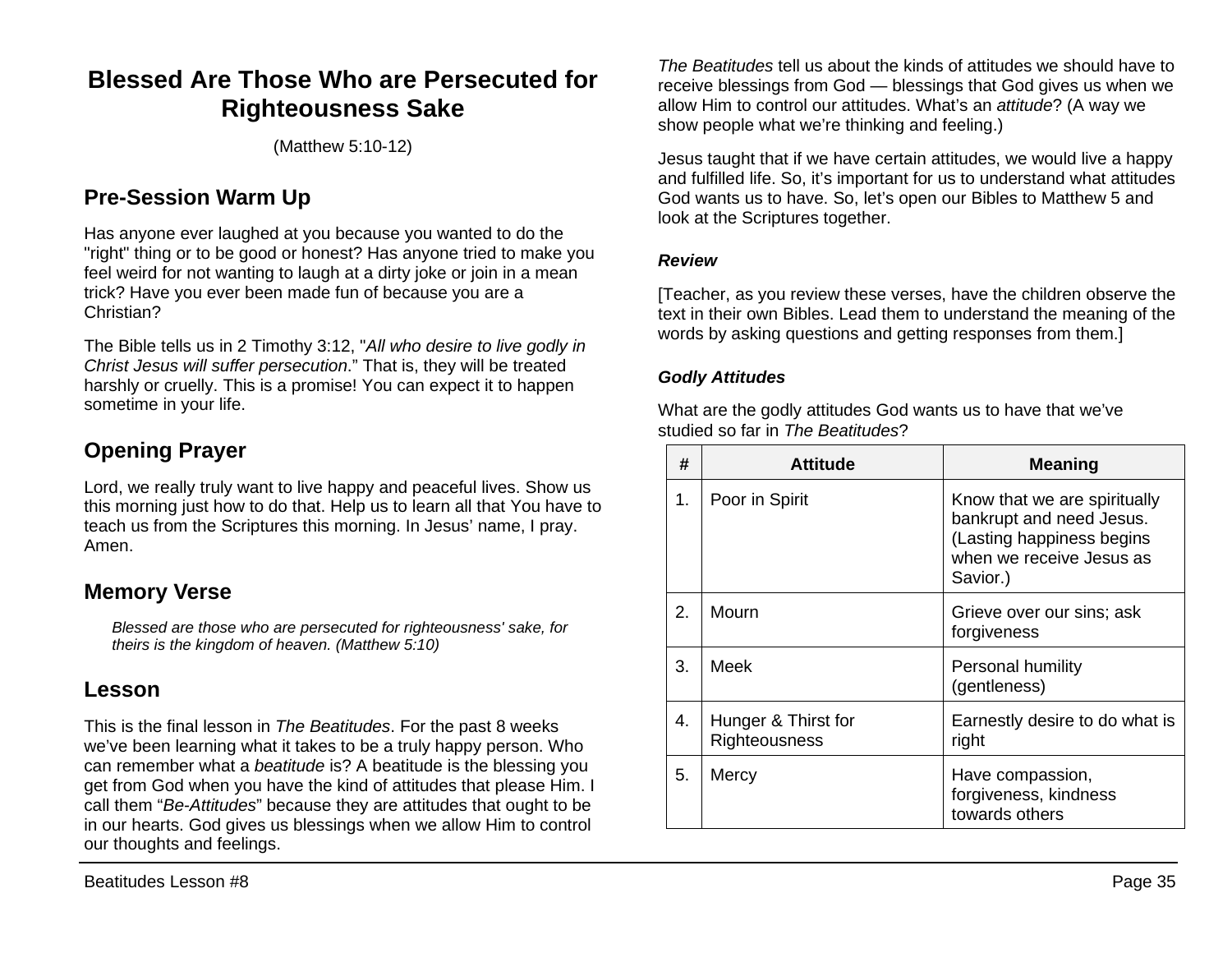| #  | <b>Attitude</b> | <b>Meaning</b>                           |
|----|-----------------|------------------------------------------|
| 6. | Pure in Heart   | Blameless, guilt free                    |
|    | Peacemaker      | Make peace with God,<br>parents, friends |

#### *Promised Blessings*

What are the blessings God promises in each of the beatitudes we've studied so far?

| #  | <b>Blessing</b>       | <b>Meaning</b>                                                                                                                                                                                                                                                                                                                                           |
|----|-----------------------|----------------------------------------------------------------------------------------------------------------------------------------------------------------------------------------------------------------------------------------------------------------------------------------------------------------------------------------------------------|
| 1. | The Kingdom of Heaven | We learned that God is really<br>pleased with us when we<br>know that we are "poor in<br>spirit" (that is, we know that<br>we are lost without Jesus).<br>He promises that once we<br>turn to Him to ask Him to<br>forgive us of our sins, we<br>receive the right to go to<br>Heaven when we die. It says,<br>"for theirs is the kingdom of<br>heaven." |
| 2. | Comfort               | We learned that this means<br>that we will be truly happy if<br>we are sincerely sorry about<br>our sins, because God<br>promises to forgive everyone<br>who confesses their sins and<br>to restore them to right<br>standing before Him.                                                                                                                |

| 3. | The Earth (Appreciation for<br>your life here on earth: your<br>health, friends, family, fresh<br>air and sunshine, etc.) | We learned that when we<br>stop trying to be the center of<br>attention, we begin to take<br>our eyes off of ourselves, we<br>start enjoying the beauty and<br>the bounty of the earth<br>around us, then we get the<br>most out of life. And, we look<br>forward to being with Jesus<br>in the life to come. |
|----|---------------------------------------------------------------------------------------------------------------------------|---------------------------------------------------------------------------------------------------------------------------------------------------------------------------------------------------------------------------------------------------------------------------------------------------------------|
| 4. | To be Filled (Complete<br>satisfaction deep down in our<br>heart and soul)                                                | We learned that earnestly<br>desiring to do what is right<br>gives us lasting happiness<br>because you know you are in<br>the center of God's will.                                                                                                                                                           |
| 5. | Mercy                                                                                                                     | We learned that if we show<br>mercy towards others, others<br>will show mercy towards us.<br>Why should we show mercy?<br>(Because God has been<br>merciful to us)                                                                                                                                            |
| 6. | See God                                                                                                                   | We learned that if we have a<br>pure heart, we'll get to live in<br>the presence of God forever<br>in Heaven.                                                                                                                                                                                                 |
| 7. | Called sons of God.                                                                                                       | We learned that when we<br>make peace with God, He<br>calls us His children and we<br>get to inherit His home when<br>we die.                                                                                                                                                                                 |

Today we will study the **eighth** and final beatitude. What does the word "*persecuted*" mean? (To be treated harshly or cruelly; to be hurt or teased; to be treated meanly)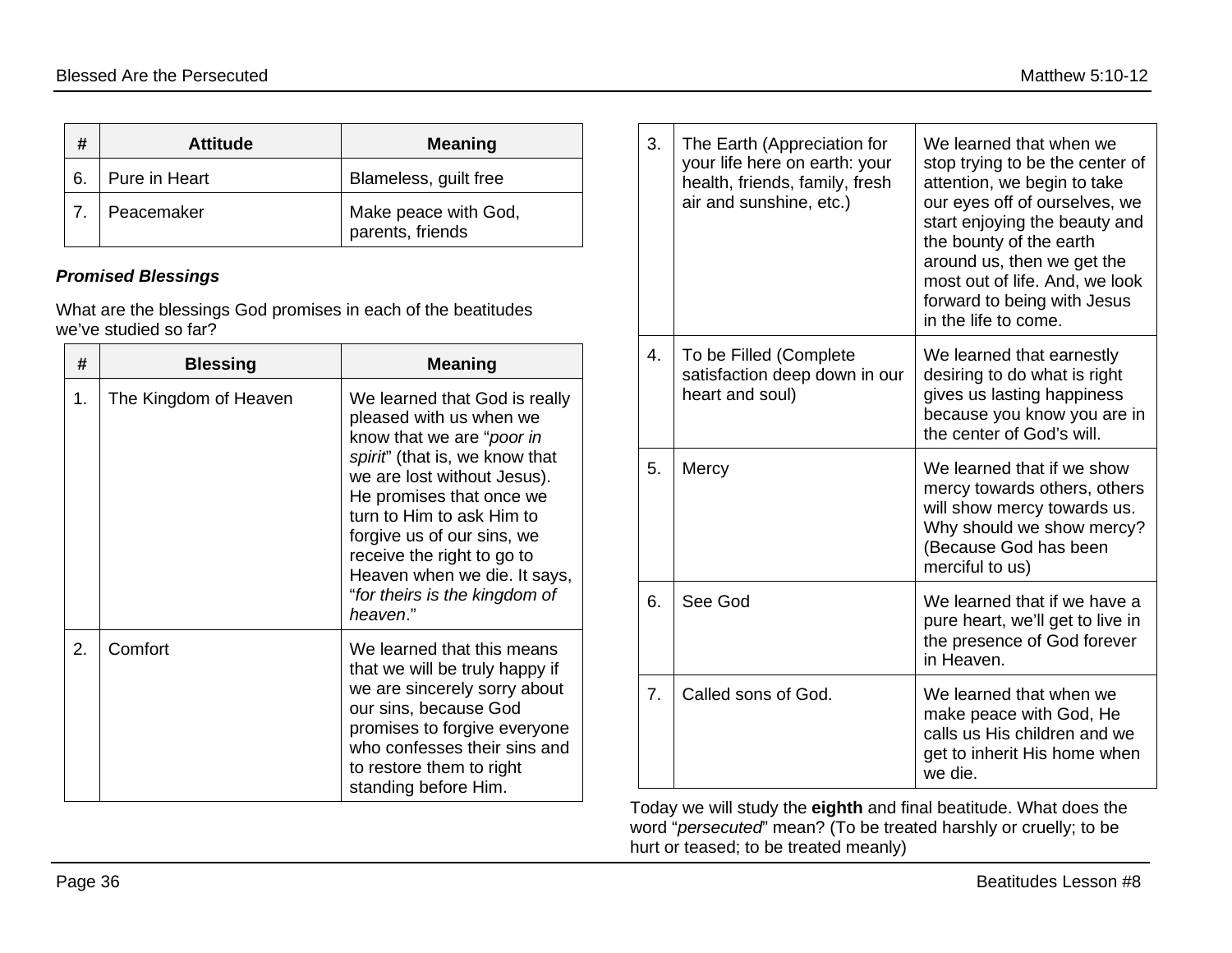What does it mean to be persecuted for righteousness sake? (To be made fun of for doing good or to be treated badly for doing right.)

Can you be happy when someone makes fun of you for doing good? God says you can. It is hard to be treated badly for doing right, but the Lord Jesus has given us an example.

#### 1 Peter 2:21-24

*"For to this you were called, because Christ also suffered for us, leaving us an example, that you should follow His steps: Who committed no sin, nor was guile found in His mouth; who, when He was reviled, did not revile in return; when He suffered, He did not threaten, but committed Himself to Him who judges righteously; who Himself bore our sins in His own body on the tree, that we, having died to sins, might live for righteousness - by whose stripes you were healed."* 

Jesus is our example to live by. He never did a wrong thing. He never had a bad thought. He was always kind and loving towards people. He did all kinds of good things for people. He healed the lame and made the blind to see. But, the Jews hated Him. They got hold of Him and whipped Him and pushed a crown of thorns down on His head. They put a purple robe on Him and made fun of Him. Then they forced Him to carry a heavy wooden cross up a mountain where they hung Him by nails.

Why did the Jews do that? (They were jealous of Him. They were afraid that Jesus would take their power away in the government.) What was Jesus' reaction to the persecution He received? (He took it with dignity.) He asked the Father to forgive them; He said they didn't know what they were doing. He showed love and compassion right up to the end. How would you react if someone made fun of you for being a Christian? [Teacher, allow the children to discuss this issue.]

God expects us to live our lives with the attitudes that we have been learning from the beatitudes. He wants us to be humble and to seek to live right. How can we do that in a world that is literally trying to get away with murder? People are being taught by the examples

they receive that it's OK to lie and cheat and steal and even kill people. Do you think it makes it OK to do these things just because you've seen it done on TV, or in the movies, or your friend says, "*Hey everybody else is doing it*!"? (No!) God has perfect standards by which our lives will be judged someday. God sees everything we do and hears every thought that we have. He knows all about us!

How can we make the right choices even when we are tempted not to? We need to have faith in God. We need to ask God to control our thoughts and feelings.

The Bible says in Hebrews 11:6a*, "without faith it is impossible to please Him* (God)." We need to believe what God says, and act on it. He has told us that if we live with the kind of godly attitudes listed in *The Beatitudes*, we will be happy and receive blessings and honor from Him.

There will be a time when people might make fun of you for being a Christian. Expect that to happen; don't be surprised!

You may avoid persecution by living like the world — laughing at dirty jokes, joining in mean tricks - but then you will not have the blessings Jesus promises in this beatitude.

What is the blessing that God promises those who are persecuted for being a Christian? (*Yours is the kingdom of heaven...great is your reward in heaven*.)

When people laugh at you or even try to hurt you for doing right, think of the happy days to come in Heaven. Troubles may last for a while here on earth, but Heaven will be forever and ever!

## **Closing Prayer**

Father, we look forward to the day that we will live with You in Heaven for ever more. Until then, we do want to live happy lives here on earth. We want be known by our friends as the kind of person that has godly attitudes. We want to receive the blessings You promise in the beatitudes. In Jesus' name, I pray. Amen.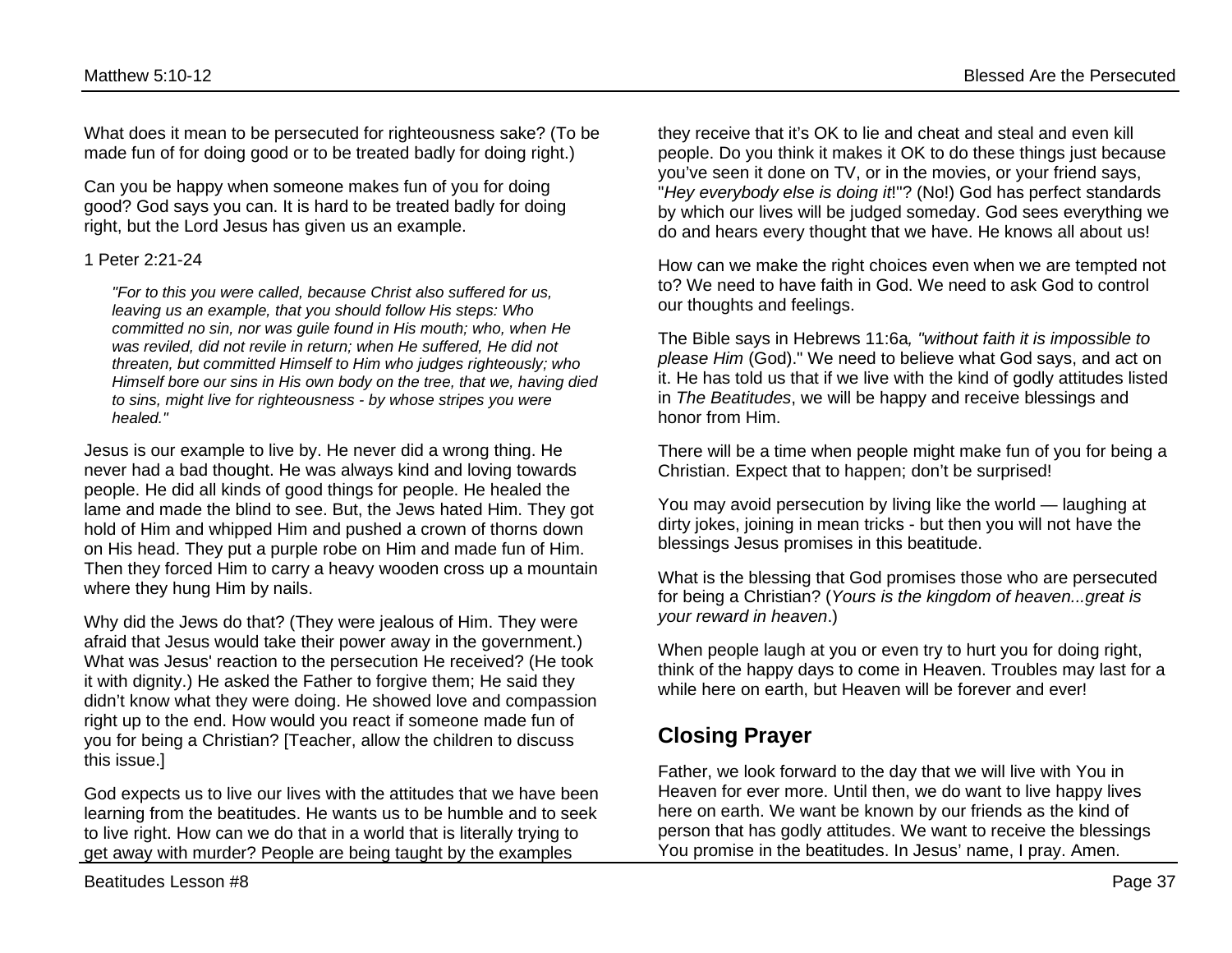## **Learning Activities**

## **Craft Corner**

## **Game Center**

Use the following questions in a game of your choice:

### *Review questions:*

- 1. Has anyone ever tried to make you feel weird for being a Christian?
- 2. What does the word "*persecuted*" mean? (To be treated harshly or cruelly; to be hurt or teased; to be treated meanly)
- 3. What does it mean to be persecuted for righteousness sake? (To be made fun of for doing good or to be treated badly for doing right)
- 4. Do you know anyone who didn't feel bad when they were made fun of? (Jesus)
- 5. Why didn't Jesus feel bad even when people were making fun of him and torturing Him? (Jesus knew He was doing the Father's will; He knew He was doing the right thing.)
- 6. What was Jesus' reaction to the people that persecuted Him? (He asked the Father to forgive them. He said they didn't know what they were doing.)
- 7. How would you react if someone made fun of you for being a Christian?
- 8. What kinds of attitudes does God want us to have? (He wants us to be humble and forgiving and to seek to live right.)
- 9. How can you have godly attitudes? (Ask God to control your thoughts and feelings.)
- 10. What is faith in God? (Belief that what God says, He means, and then act upon it.)
- 11. Do you think you'll have persecution some time in your life? (Yes! God says we can expect it.)
- 12. How can you avoid persecution? (By living like the world. Laugh at dirty jokes, join in mean tricks)
- 13. What is the blessing that God promises those who are persecuted for being a Christian? (Yours is the kingdom of heaven...great is your reward in heaven)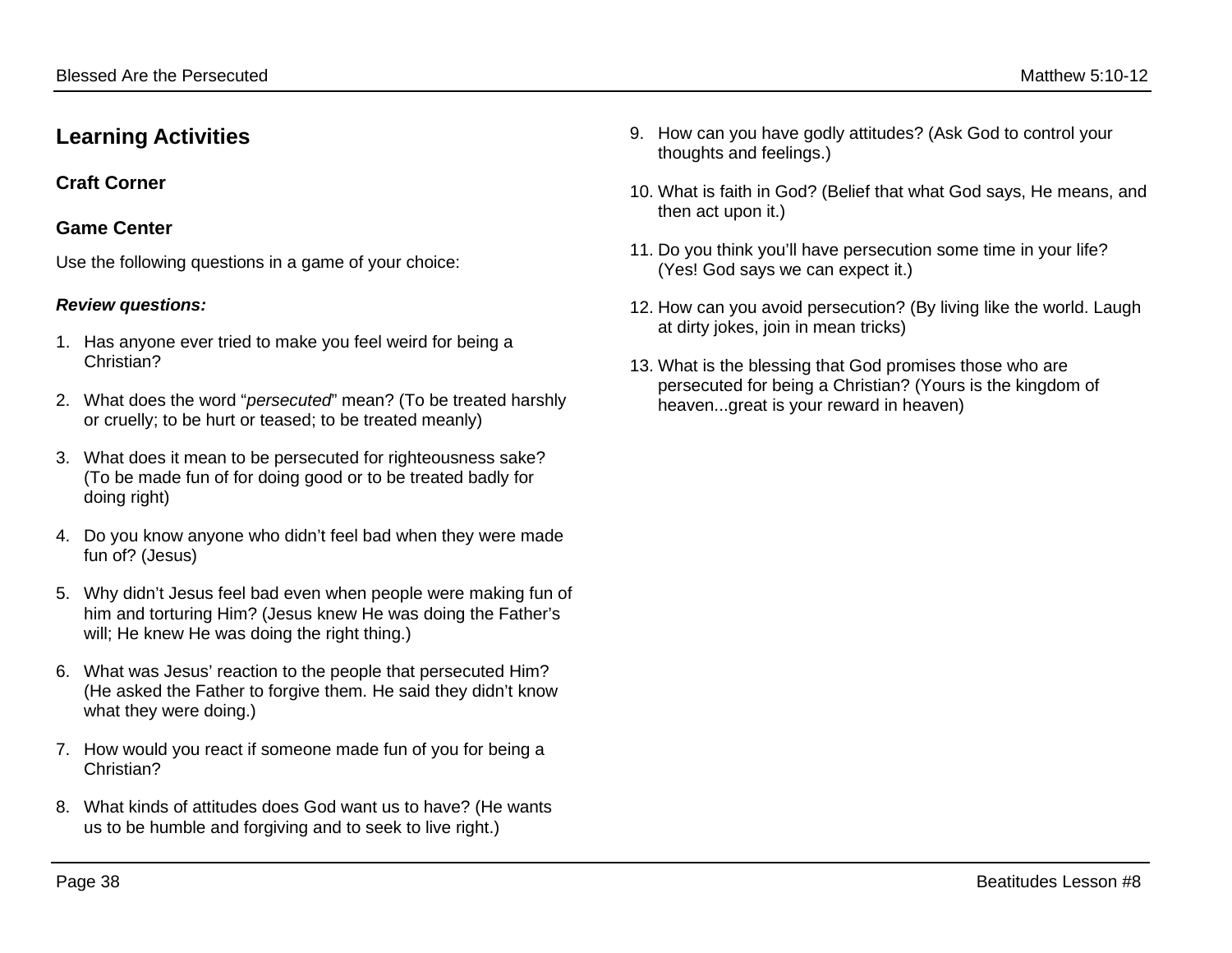# **Match the Attitude with the Meaning**

(Draw a line to connect the attitude with the meaning)

| Poor in Spirit                                | Earnestly Desire to do What is Right |
|-----------------------------------------------|--------------------------------------|
| <b>Mourn</b>                                  | <b>Treated Harshly or Cruelly</b>    |
| <b>Meek</b>                                   | <b>Blameless</b>                     |
| <b>Hunger and Thirst</b><br>For Righteousness | <b>Personal Humility</b>             |
| <b>Merciful</b>                               | Grieve Over Our Sins                 |
| <b>Pure in Heart</b>                          | <b>Know That We Need Jesus</b>       |
| Persecuted                                    | Don't Give What's Deserved           |